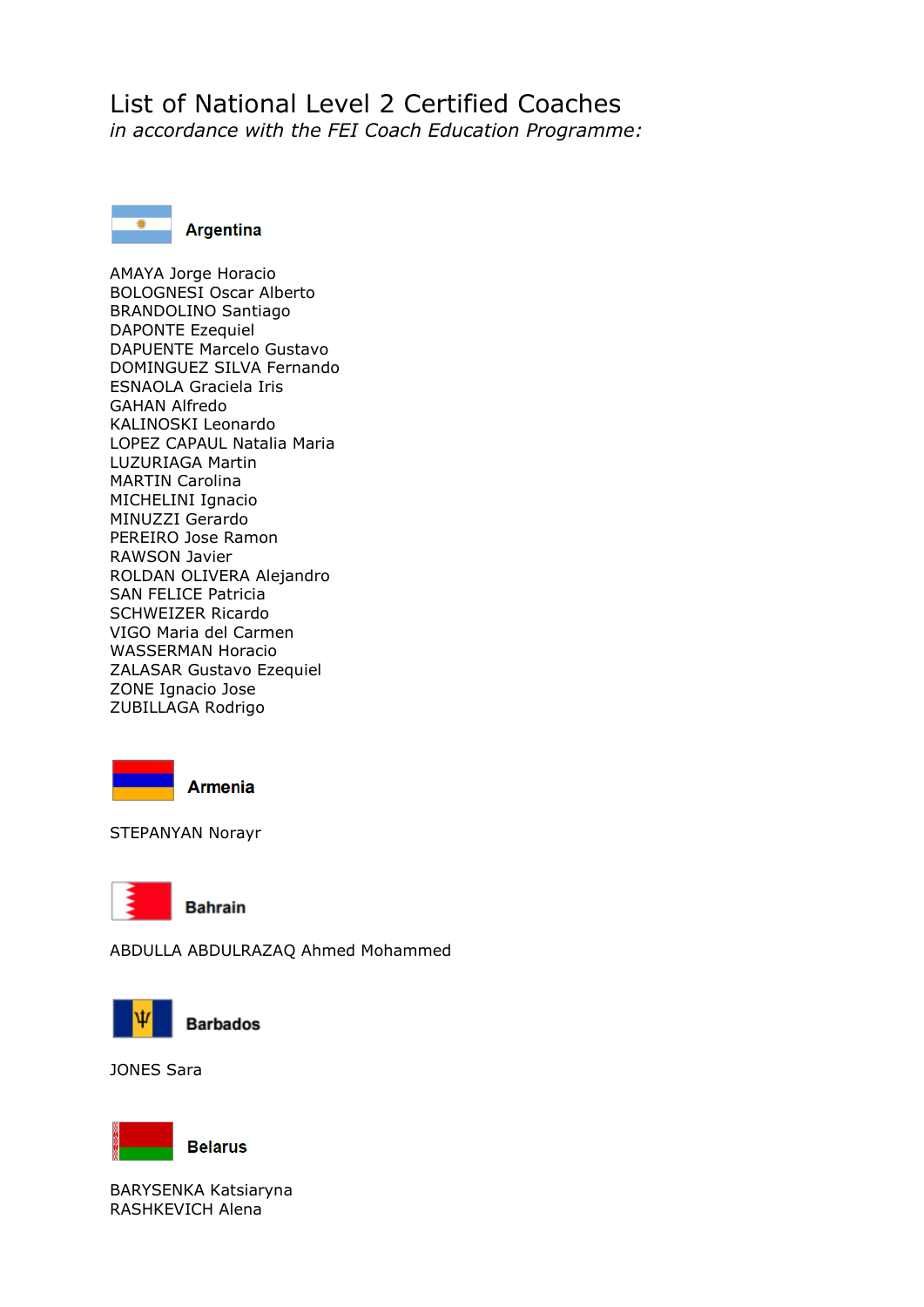

**Bolivia** 

AGUIRRE DEL CASTILLO Hernan ANACHURI NAVARRO Luis Antonio ARCE ALVAREZ Stefanie GALINDO Jorge GARCIA Francisco LARA Hermes MARTOS TENORIO Constante MOLINA TARUPAYO Yury Nelson TRIOLET Cedric



**Botswana** 

BOOKBINDER Susan FREEMAN Debra O'NEILL Bridget



ARTIAGA DE CASTRO Marcello BAYS Claire BELLOLI GERSON Marina CABRAL de ARAUJO NETO Jose DESTRO NETTO Mario GONÇALVES GUIMARÂES Kênia MACHADO PRATES Claralucia MASSENZI FILHO Carlos Eduardo MELLO RENNÓ PEREIRA Patricia MEYER Alvaro MOREIRA PELLICANO Giovana PEREIRA Ataide RIBEIRO CAMPESATO Viviane RIBEIRO NETO Ismar Augusto ROZA Ivo SIMÕES DE MORAES Maria Elisa TADEU VIEIRA Paulo Sergio TUPINAMBA Isabella Kristina VAZQUEZ SILVA Luana VIEIRA Z ANOTELLI Mario



## **Bulgaria**

ANGELOVA-NAYDENOVA Gergana ARGILASHKI Stoitsa BONEV Ivaylo DALAKOV Mitko DOBREVA Andreana GANUKOV Raiko HASANOV Beydzhan KRUMOVA Boriana KRUSTEVA Krassina MARCHEV Peter MARCHEVA Tania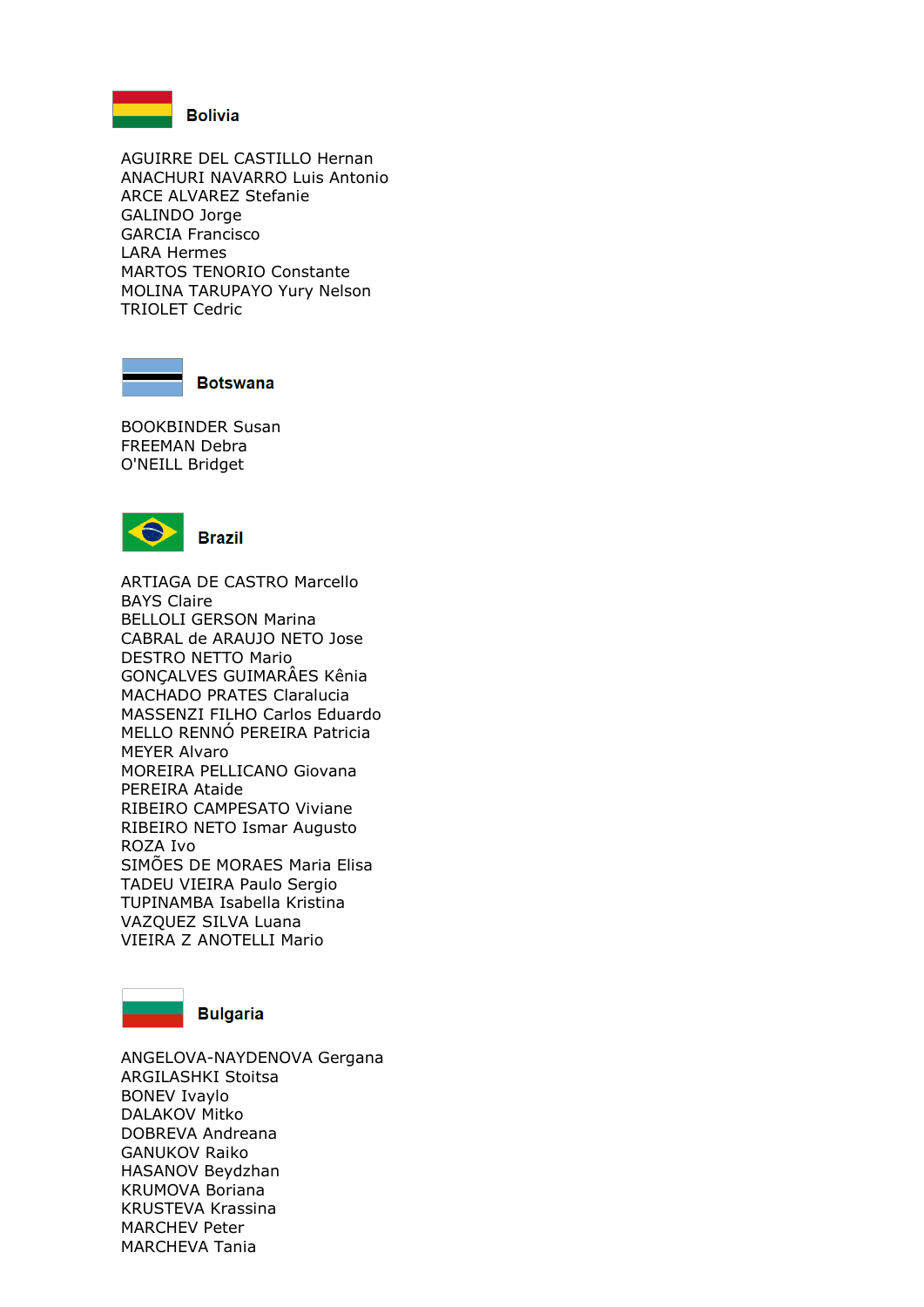

MLADENOVA Iulia NICOLOV Yanislav NYAGOLOV Angel SAVOV TODOROV Galin SOKOLOVA-DALAKOVA Veselina TODOROVSKA-OMARI Maria VALEV IVANOV Ivelin VELEV Filip ZAHARIEVA Maya



## **Cayman Islands**

ALBERGA McTAGGART Mary McTAGGART Jessica



ALEGRIA Victor AREVALO Juan BUSTOS ARAYA Marcelo CONTADOR Victor DE BEAUMONT - DE GELOES Dominique FERNANDEZ LORCA Andrea FUENTES BUSCH Mario Felipe FUENTES ESCALA Nicolas HERNANDÉZ Alfredo HEVIA Patricia HINRICH Rodolfo LERENA Rodrigo LORCA David Andres LUTTECKE Ricardo MARTINEZ Arturo MIRANDA VALDERRAMA Alfredo MONTECINOS Ignacio MONTERO SOUPER Manuel Arturo MOSQUEIRA JARPA Jaime Christian MUÑOZ Rodrigo OPAZO QUESNEY Maria Francisca RODRIGUEZ Pablo RODRIGUEZ VELIS Manuel SAAVEDRA DIAZ Felipe Andrés VITULLO Adriana VON UNGERN STRENBERG Carin



BERMUDEZ Mauricio CHIRIVI Javier FRANCO Rosina GALLEGO Jorse E GARCIA Maria Ines JARAMILLO Constanza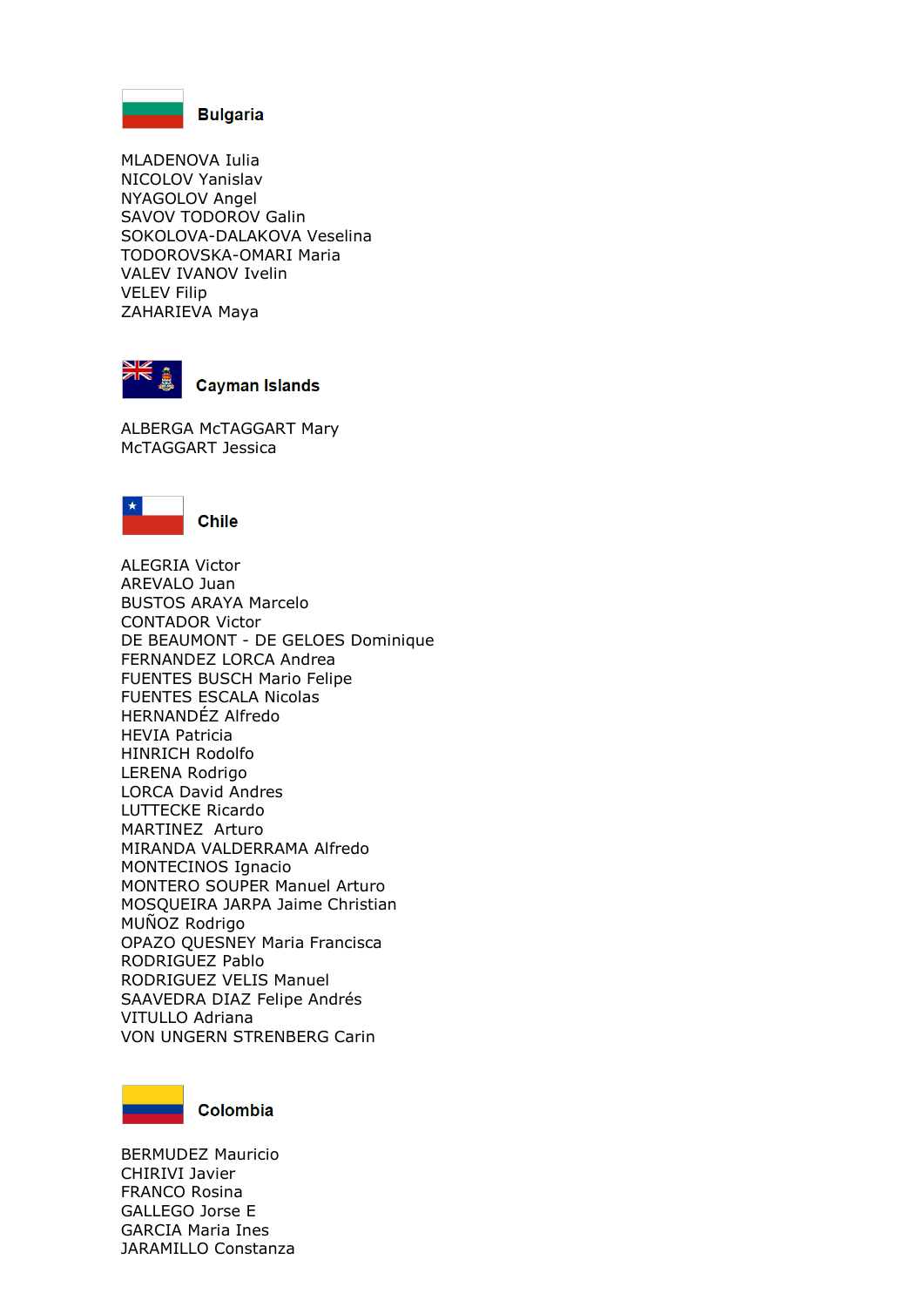

MORENO Juan Antonio REY BERMUDEZ Diana Elizabeth REY TORRES Juan Carlos SUAREZ GARCIA Hector Rene VALENZUELA RUEDA Juan VON ROTHKIRCH Hubertus



#### **Costa Rica**

ABELLAN GAVELA Clara Sabina BARONE PRINCEN Anita BEECHE Gregorio CASTRO Maria Montserrat CHAVARRIA SIMPSON Daniela De DIOS ALVAREZ Juan GUTIERREZ MARTICORENA Javiera HERRERA Gloriana MADRIGAL Adriana MENENDEZ Andres MONCADA ZELEDON Pedro MUNOZ Leonor PEREZGIL Oscar SOTO MORALES Ana Elena VILLALOBOS FREYTAG Monika WOLF Victor Andres



BARBIL Christian DOKUZOVIC Vernalis DAMJANIĆ Pia DZAMBO Emilia GAGRO Zeljko GEZA Nagy GRILEC EMER Kristina GUGIC Denis HABER Suzana HRGOVIC Andrija ILIĆ Irena JAMBRUSIC Ljiljana JURAK Iva JURAS Darko KAVUR Sanja KAVUR Tomilkav KINDL Christian Domagoj KOCSIS PERINOVIC Matea MEŠETOVIĆ Lana MUSA Petra NASTIC Mirjana NOVAK-DJELMIC Andrea PAĐEN Tamara PALCIC Milan PANDZA Marko PAVIC Gordana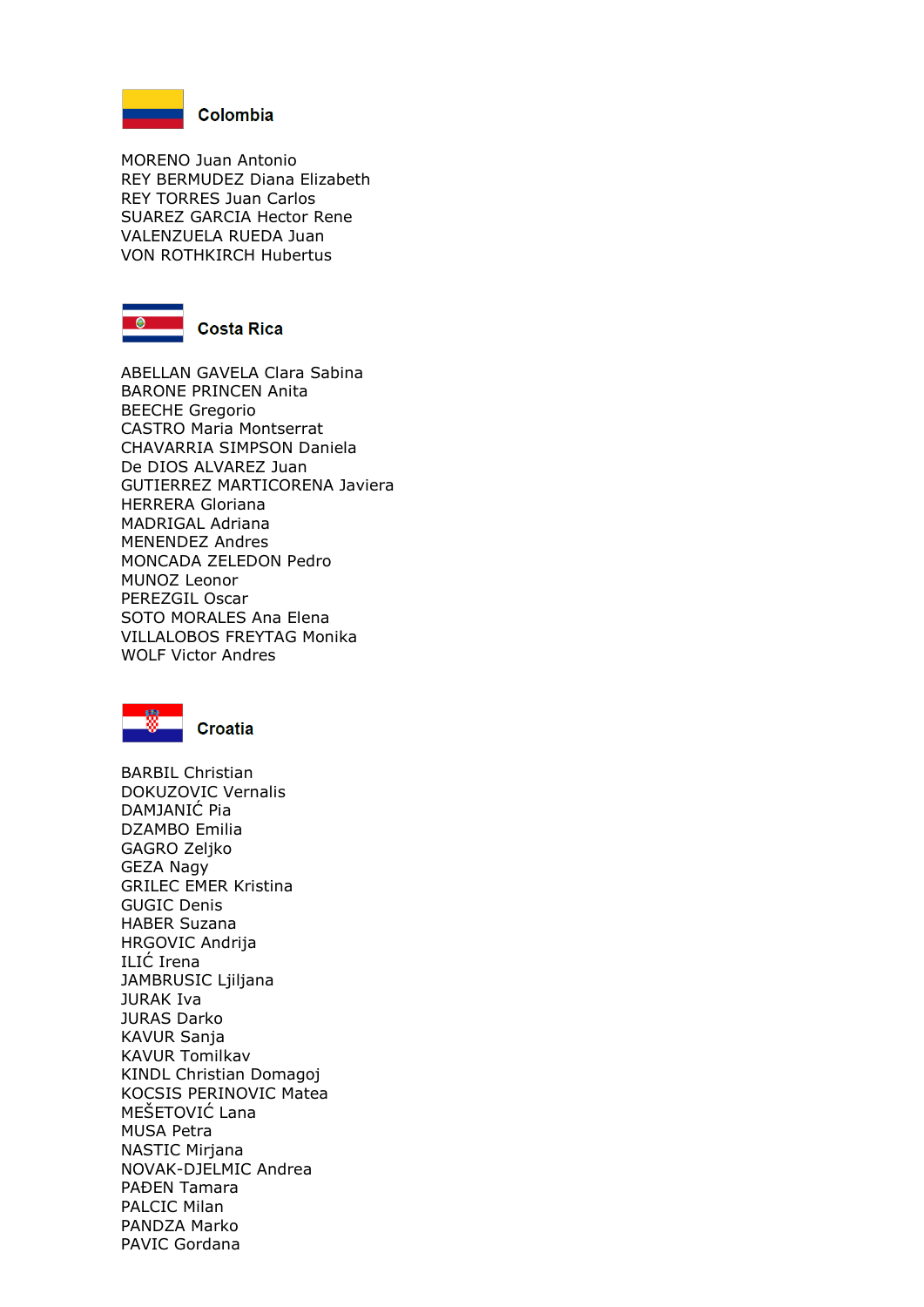

PAVIČIĆ Nikola PENIC Mirko PETROVIC Eduard ŠKRTIĆ Tomislav TOMIC Boris TRAJBAR Maja VALUH Željko VANIS Tanja



DRAKULIC Lidija KYRRIS George SCAMBLER Caroline TSVETANOV Ivaylo



**Dominican Republic** 

GONZALEZ Rolando TAVARD Cesar Augusto



**Ecuador** 

ALVAREZ DE LA TORRE Julio Francisco ANDRADE Pablo BARREIRO MUNOZ Luis Ignacio COLA FERRES Carlos DONOSO LOYOLA Sebastián Fernando KLINKICHT Franziska LUNA Ernesto Alejandro MARTINEZ CORDERO Juan-Manuel MEZA Gonzalo MORILLO Jaime ORTIZ NAVARRO José Francisco PIRAINO MAYOL Roberto Andres RENDON Fausto VASCONEZ HURTADO Carlos



**Egypt** 

ABDEL AZIZ ZAYED Ashraf ABDEL BAR Ahmed ASSAR Yasser ASSEM Khaled Reda DEMERDASH Sherif El GAYAR Mohamed EL SAWAF Ahmed EL SHERBINI Mohamed FAHMI Sama'a FANOUS Merit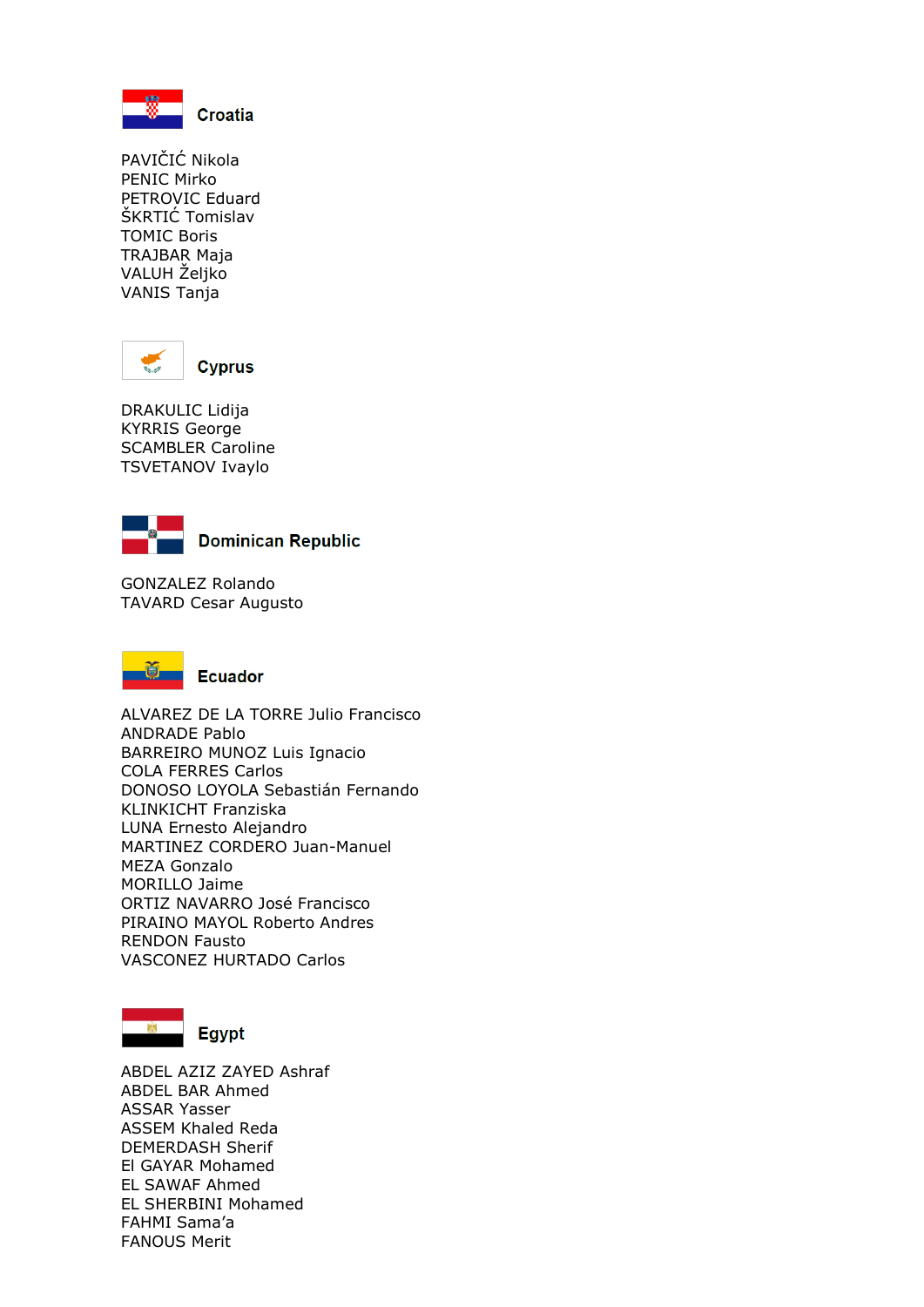

FAROUK MAHMOUD Rasha FAWZI Amr KANDEEL Ahmed MOAWAD Sayed RAGAB Mohamed Hossam El Din SHAHER KHALIFA Mohamed YOUSEF ALYASS Adham Samir ZAYED Tarek ZOHEIR Karim



**El Salvador** 

GARCIA Luis LOPEZ Bernardo LOPEZ Roberto MUYSHONDT Diego



JÜRGENS Reena JANES Reet KARTAU Maris RAIDMETS Krista VIMB Maris VINT-WARMINGTON Eva-Maria



CHITREKASHVILI Zaza GACHECHILADZE Shalva



**Greece** 

AMMANN Fabienne ANASTASSOPOULOS Ioannis ANETOPOULOS Amelia ARNOLD Karolina DALLIS Damianos DAREMAS Pavlos DEDA katerina DESTEFANOS Marios DRAKAKIS Dimitris DROUGAS Nikolaos GEORGOPOULOS Stavros KABEROS Theodoros KORSOLOS Georgios KOUTSAFTI Efstathia KOUTSOYIANNIS Panagiotis MARTINI Natali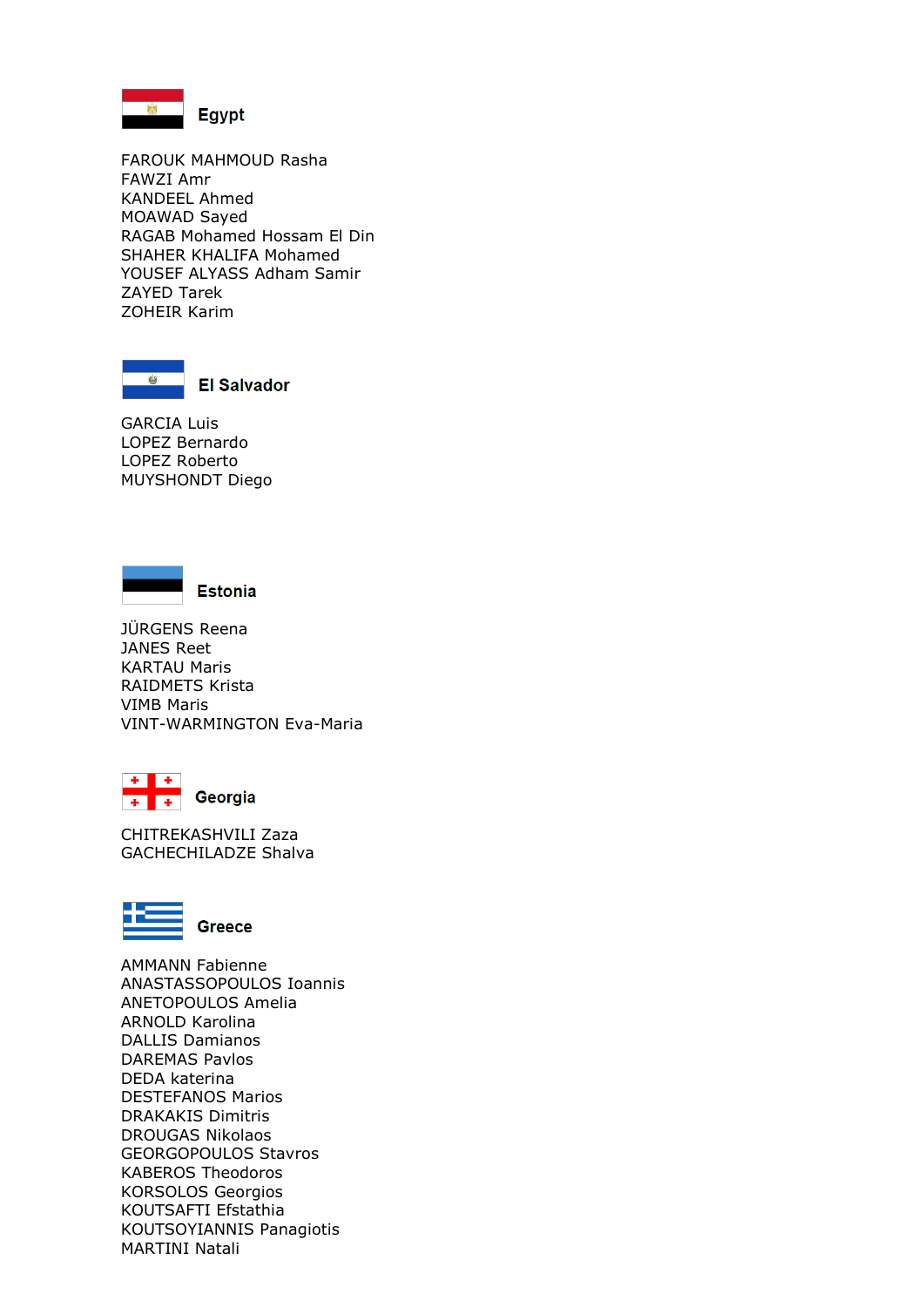

MESSARIS George PAMBOUKIDIS Andreas ROUSSOU Maria SACHINOGLOU Christina SAKELLARIOU Eleni SCANDALIS Yiannis SERGENTANI Electra-Maria STAVROULAKIS Stelios TOUBAKARIS Irene TSAKTIRIS Panagiotis TZIMAS Antonis VRAGOS Antonis ZAFIROPOULOS Kriton



DE SERRANO DIAZ DURAN Carolina GODOY Estefania GODOY CAMPBELL Mariella GOMEZ CONDE Guillermo Estuardo HERBRUGER Federico LUNA DE SPILLARI Silvia MASAYA Carmen MELGAR PADILLA Lillian Judith PIRIR SOC José Antonio SOLARES Giovanni SUEIRAS LEMUS Carlos Gonzalo



CHEMALY Jean Patrick SOSA Pascacio Antonio



**Honduras** 

DITTMANN Heike



**Hong Kong** 

HO Allan WONG Yin Ting



FÖLDI Attila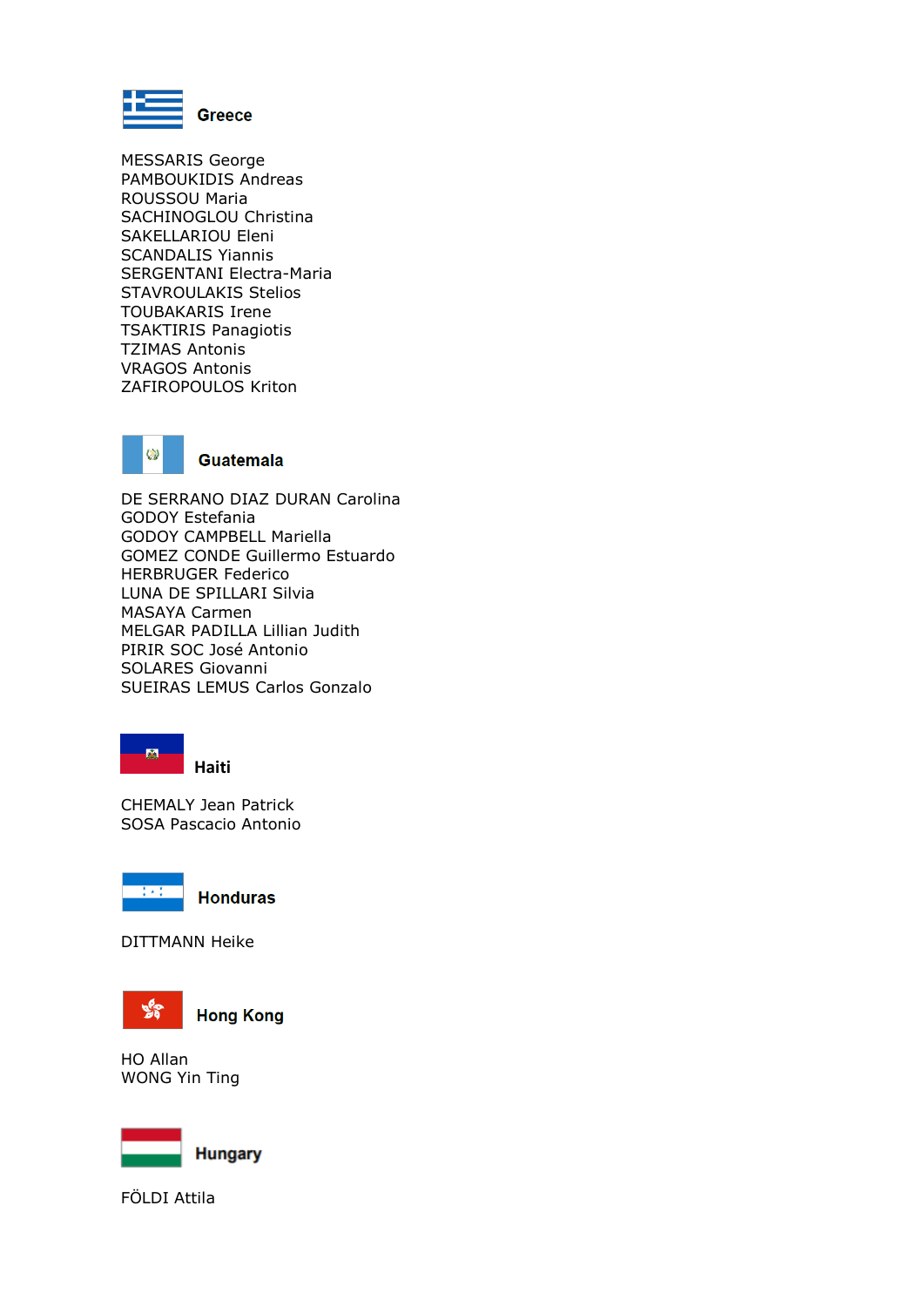

GADING Larasati SILVA Mario Miguel



Iran (Islamic Republic of)

FEKRI Hossein GHARAVI Fatemeh KHOSHDEL Alireza MOKARINEJAD Masoud SHARIFY Majid



Virgin Islands, U.S.

HEWITT DANERS Lucy Gigi



HYDE Julian



KANNO Jin



DOLGIKH Natalya



**Kenya** 

MOUSLEY Karen NANN Susanne



Kyrgyzstan

BUIKEVICH Serguey



Latvia

REZNUKA-KOLAKO Tatiana SHAKUROV Sergej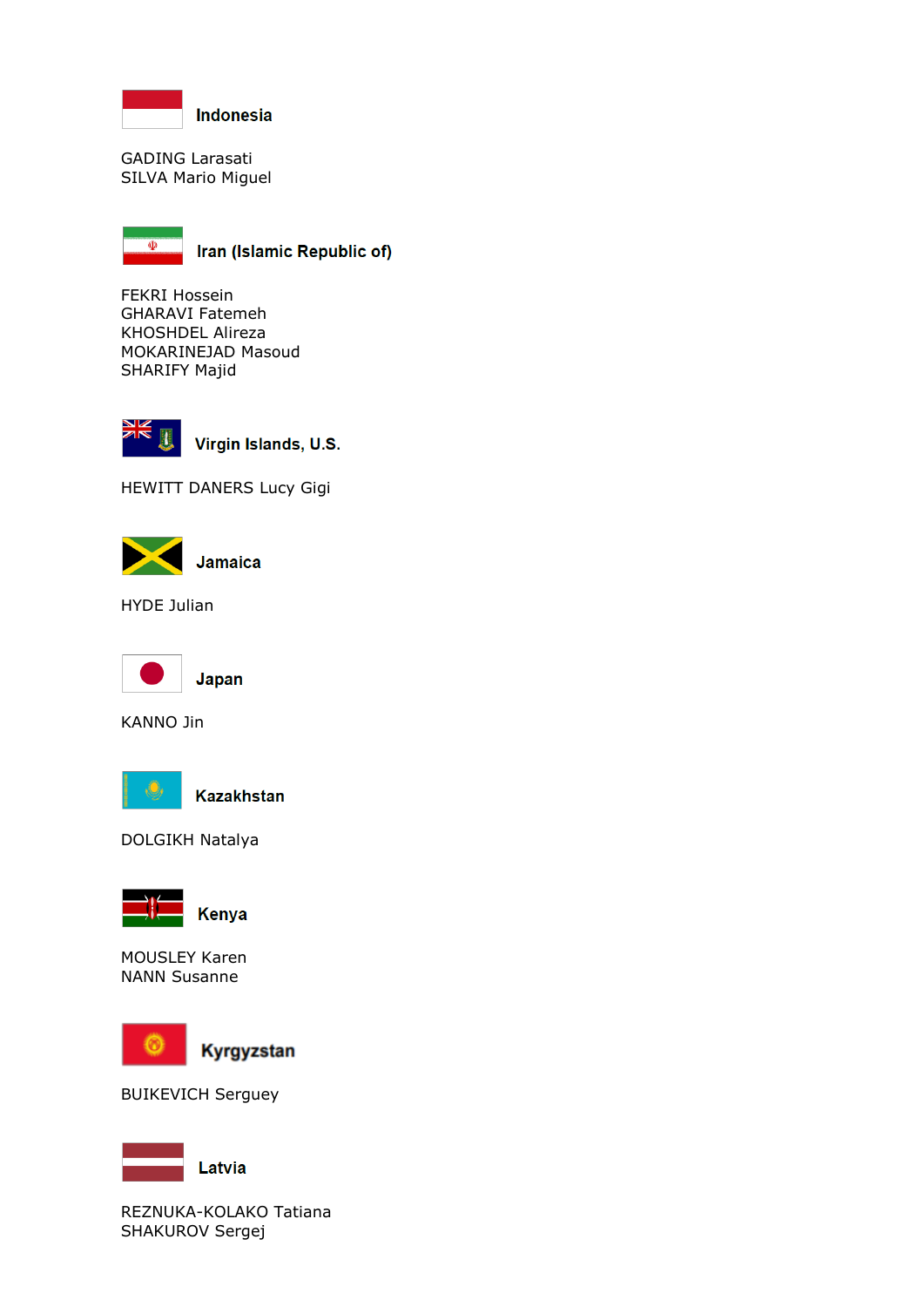

KATTOUAH Carla



**Morocco** 

EL GOUZOULI Jamal



**Malawi**

KAYES Zoe



HEYDL DE BOTTREAU Lorraine Mariana MOHAMAD DIN Shaiful Azwan TUNKU Nazroff



AMORÓS Karina CORDERO Rosa GAVALDON Chara GOMEZ Omar LEAL CAVAZOS Tania LOUSTALOT Luis LUNA PARRA Jose Luis MENDIVIL Escipion



XUERREB Thomas



**Mauritius** 

FICHTER Marc



BARTHEL Martina LOWE Ruth PIEPMEYER Sumari SCHAEFER-STIEGE Kathrin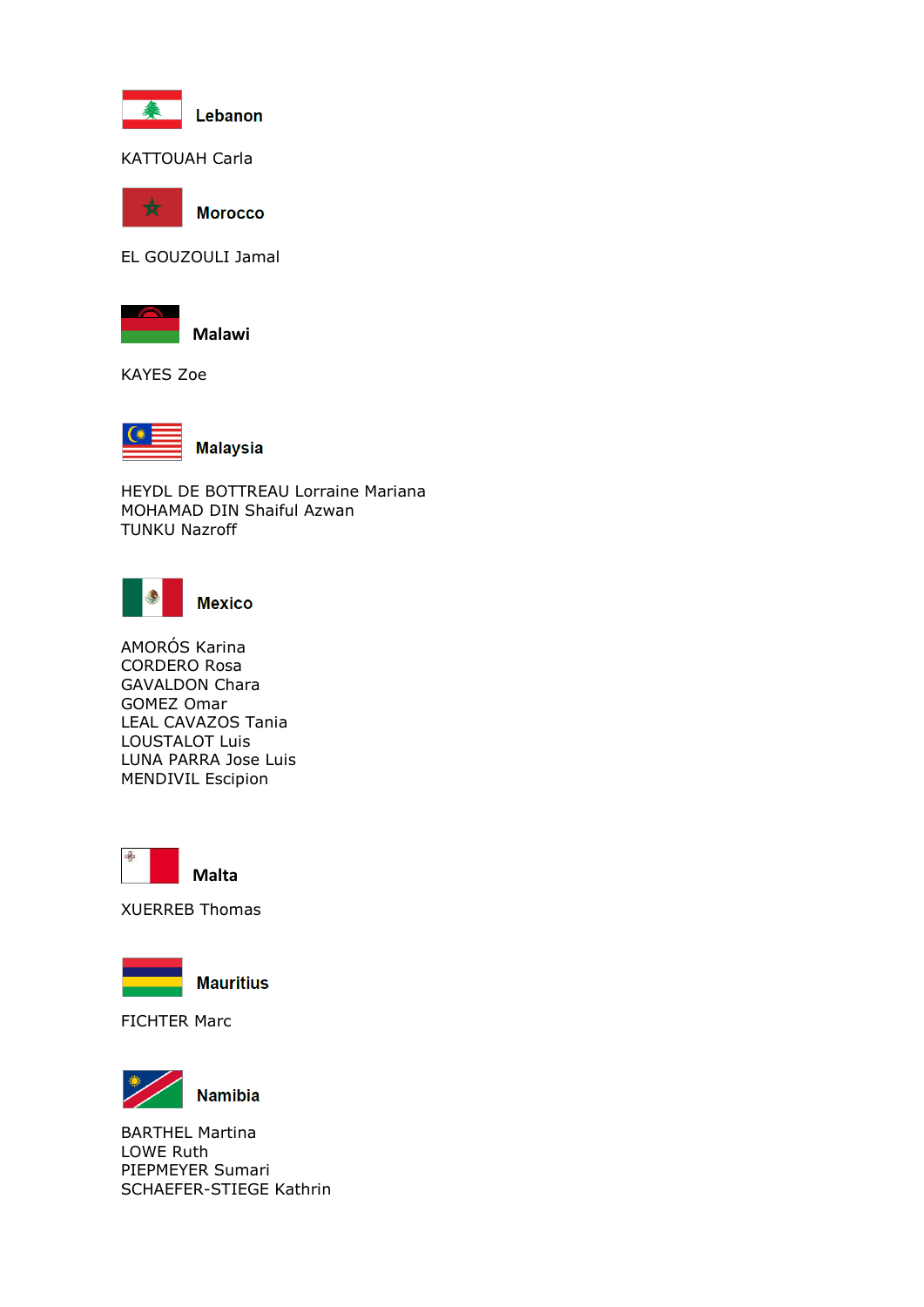

### ELGHALAYINI Mostafa



BARLETTA Heraclio MEIER Karyn SAMANIEGO Celso



ALVAREZ VILLALBA Juan Vicente BARWIND Stieven Philipp BENITEZ CHAPARRO Jorge Renaldo Ramon EUGSTER Ramona GONZALEZ DUARTE Adan Rene REDA Regine SANCHEZ Gerardo SCHWEIZER Raúl VALIATI Marcio



BARZOLA Cesar BATIEVSKY Margoth BILLAUD Olivier CAMACHO Alberto KUBLBECK Heidemarie NORIA RODRIGUEZ Manuel Enrique PEIRANO ARANIBAR Juan Antonio RIZO PATRÒN RECAVARREN Maria del Rosario STARK Ileana URRUNAGA DALLA PORTA Ricardo



BENITEZ Juan GARCIA BALLESTEROS Mauricio LOPEZ Israel ROMERO Michelle



IAVOROVSKI Glad Vadim NEAGU Gheorghe Mircea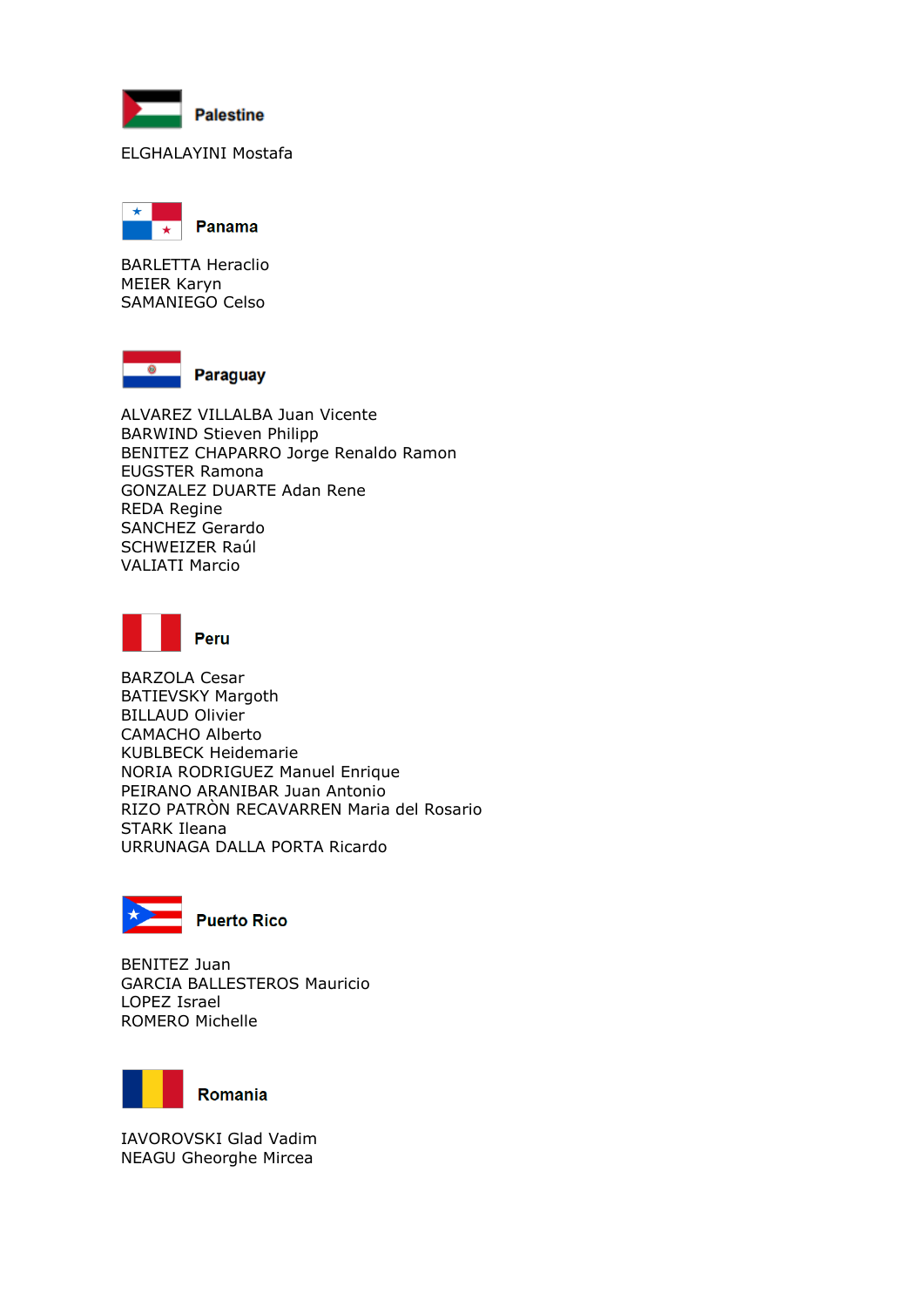

**Russian Federation** 

ANISIMOVA Nadezhda ARAVINA Daria BAGDASARIAN Ashot BONDARENKO Ekaterina BURDJUG Ekaterina FADEEVA Olga GARNIK Anastasiia GORBACHEVA Irina GROMZINA Ana KHMELEVA Irina MAKAROVA Irina MAMAEVA Nadezhda MORKOVKIN Gavriil POLOMOSHNOVA Olga PRESNYAKOVA Julia SHILOVA Olga VISHNESKAYA Irina YABLOKOVA Maria ZAITSEV Boris



**Singapore** 

EE Cynthia IBRAHIM Roy Lukas LOWRY Anthony MARJANOVIC Predrag MURPHY Kate SITRANEN Daniel



BOSKOV Vesna MRSIC Bozidar



**Slovenia** 

LENASSI Janza USNIK Mojca



BARTLETT Rosemarie BIANCHI Eric CLOUGH Marion COMBRINK Tarryn-Anne CUNNINGHAM Chad DAVIDSON Biz DEWAR Bruce HYAMS Natasha KAMFFER Kraai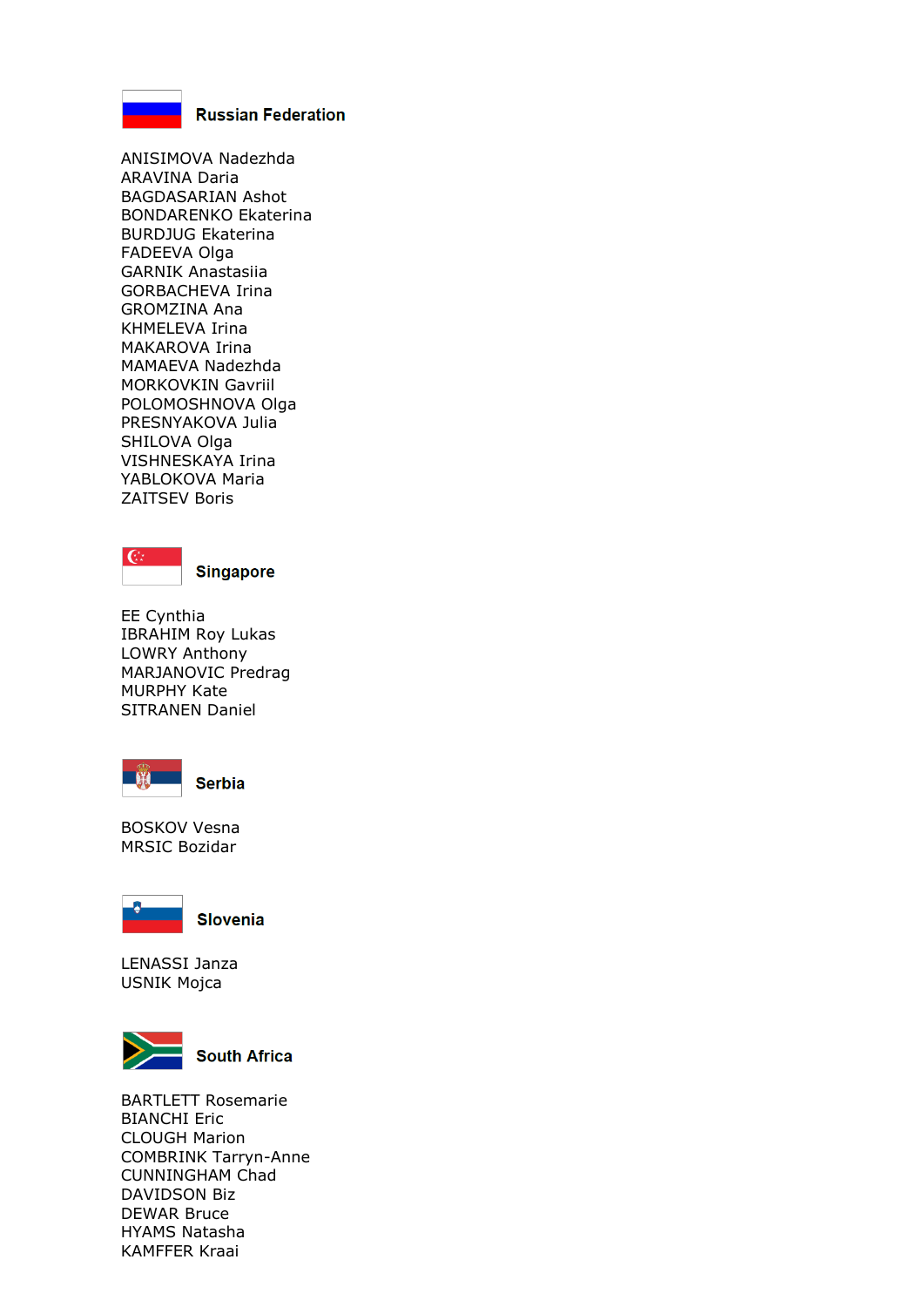

KNOWLES-TAYLOR Lorette KORBER Rainer PATER Gillian RAYNOR Tossy VERWEY Isabel WALRAVEN Timolene WEBB Claire Elaine



ANIRUTH-DEVA Fuangvich SETHCHAIVUTH Phutthiaphat YOTVIRIYAPANIT Chalermcharn



**Trinidad and Tobago** 

STOLLMEYER Patrice



ACAR Ela ADALALI Kamer AKBIYIK Atila ALKAN Mehmet Kerem ASLAN Selmin AYDIN Barkin BATUR Sabri Murathan BOKE Asu Zeynep CELIK Kadir DENIZ Dogan ETIK Sedef GURMAN Burak HALLACOGLU Kaan ISCIOGLU Talat Ersoy KANTARCI Mehmet KURTULAN Tulya KUTLU Gülru ÖNKAL - SENGEL Guzin Serra SIMSEK Omer ÜNVER A.Fuat YENDIM Sercan Koray YUKSEK Yildiz



ACOSTA Gonzalo ACUÑA Carlos ARANCO Luis Eduardo ARIZA Valeria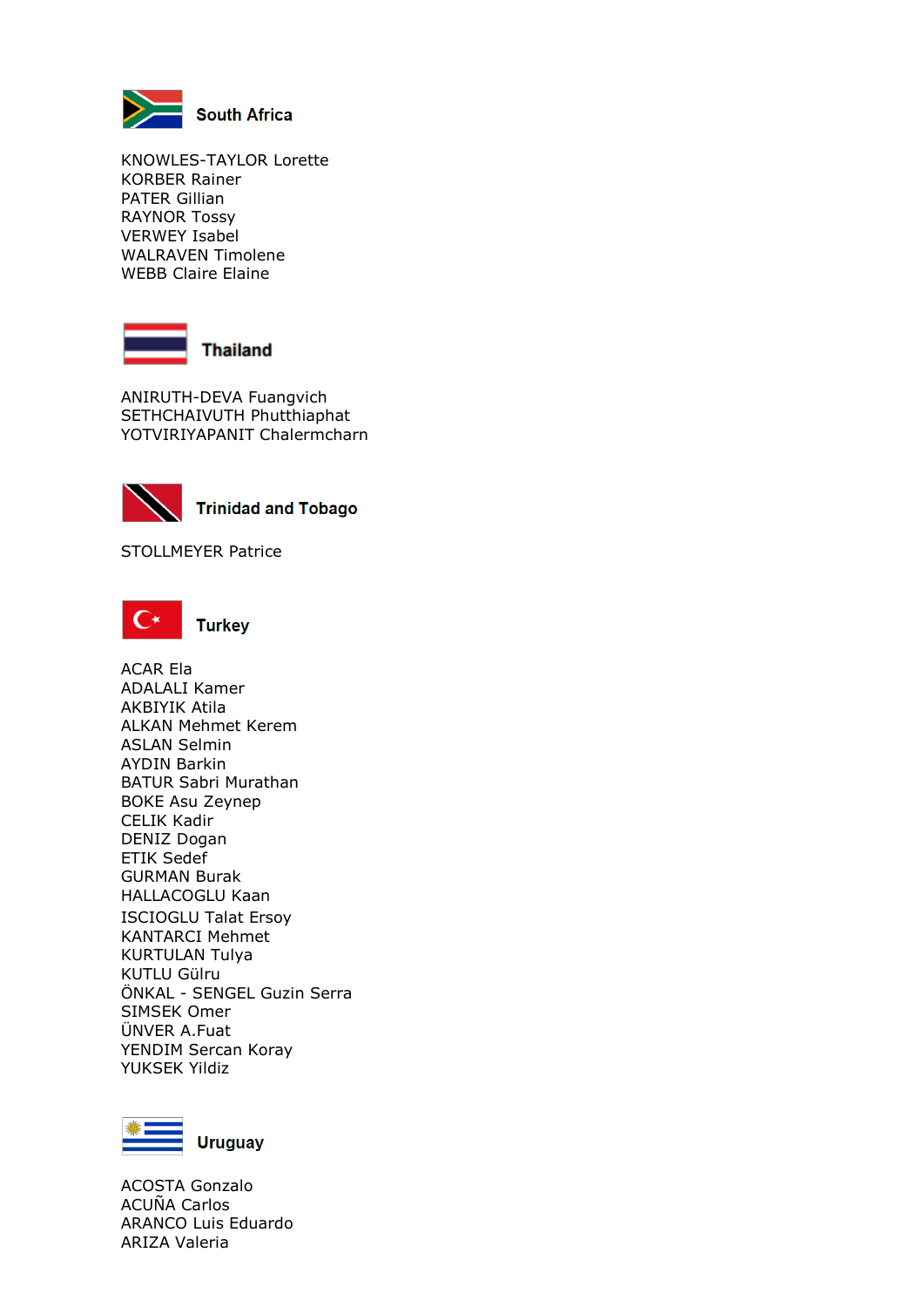

BELOQUI Martin CABRERA DE MARIA Gustavo CALVO Gustavo COLA FERRES Maria Noel DE ARMAS Daniel DE ROSA Ruben FRANCO CARNEIRO Alejandro MARRERO Daniel MARTINEZ GONZALEZ Ruben NUNEZ MARTINI Antonio Fernando NUNEZ Juan Carlos OXANDABARATZ Marcia PAIVA VAZQUEZ Horacio PIZZATTI ESTEVEZ Juan Pablo QUINTANA Edison Alejandro RODRIGUEZ Martin ROSSI TORRAZZA Jorge Nelson SANCHEZ Julio TASSINO BALPARDA Alana Beatriz TISCORNIA Jose Maria WALTER Johanna



**United States of America** 

KELLY Krystal



**Uzbekistan** 

MIRZADJANOV Gairat RAKHMATULLAEV Dmitriy TAKMAKOVA Inna



Venezuela

GONZALES Alejandra JERI Javier Leigh MACHADO Jorge MEDA PADRON Marianna MENDOZA HERNANDEZ Jose Eusebio RAMIREZ Luna Harold SANCHEZ Alejandro SANCHEZ Carlos SILVA Carlos



HOWARD Rachel JAEGNERT SWART Lisa NICOLLE Zara WALLACE Karen